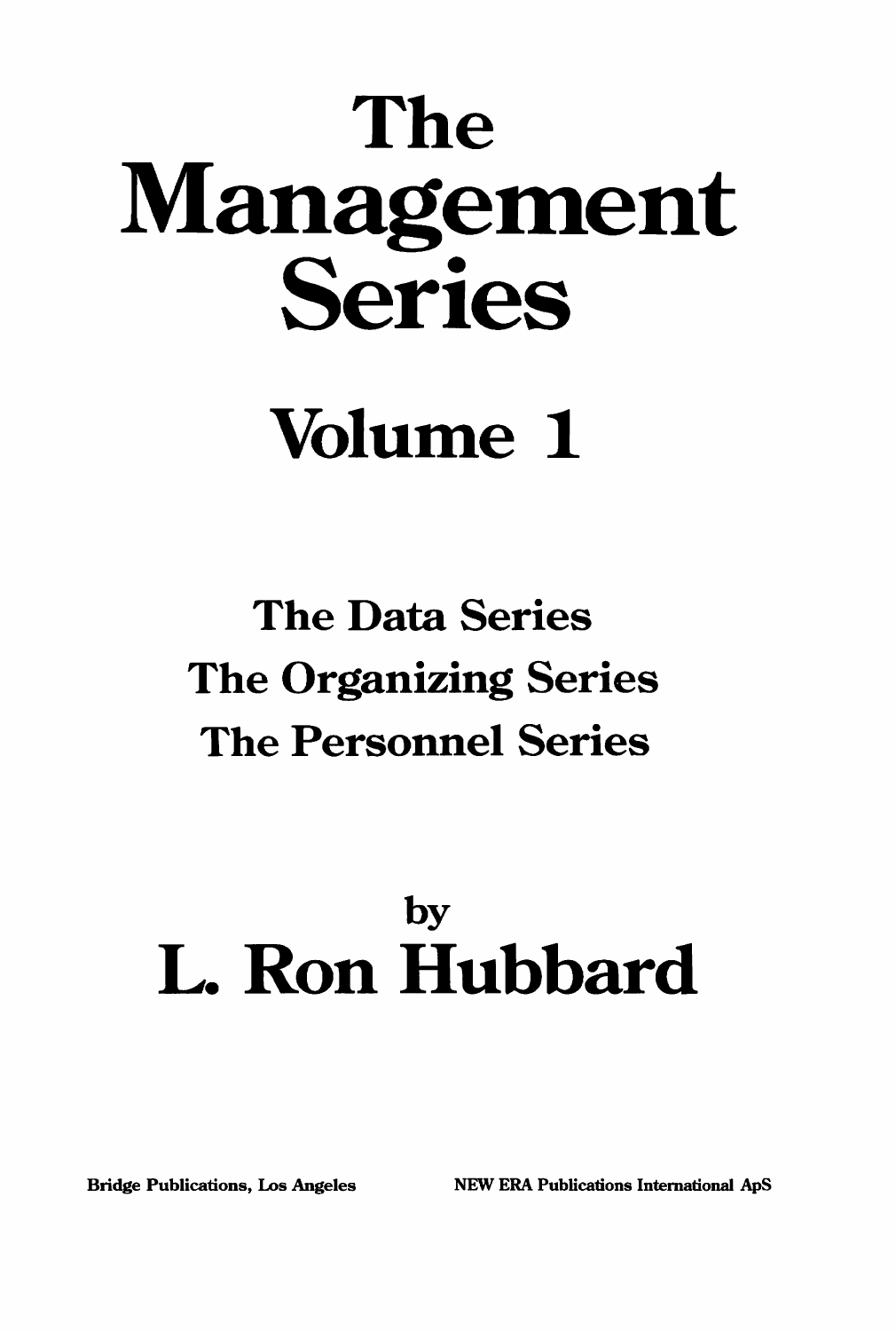*Published in the USA by* Bridge Publications, Inc. 4751 Fountain Avenue Los Angeles, California 90029

ISBN 0-88404-672-9

*Published in all other countries by* NEW ERA Publications International ApS Store Kongensgade 55 Copenhagen K, Denmark

ISBN 87-7336-758-3

© 1991 L. Ron Hubbard Library All Rights Reserved

No part of this book may be reproduced without the permission of the copyright owner.

DIANETICS, HUBBARD, SCIENTOLOGY, E-METER, CELEBRITY CENTRE, FLAG, FREEWINDS, HCO, PURIFICATION RUNDOWN, STUDENT HAT, METHOD ONE, LRH, FEBC, DSEC, *Ability* magazine, *Advance!* magazine, *The Auditor* magazine, *Celebrity* magazine, *Centre* magazine, *KSW News* magazine, *Understanding* magazine, *High Winds* magazine, *Source* magazine. SCIENTOLOGY symbol and DIANETICS symbol in circle are trademarks and service marks owned by Religious Technology Center and are used with its permission. SCIENTOLOGIST is a collective membership mark designating members of the affiliated churches and missions of Scientology.

*Printed in the United States of America*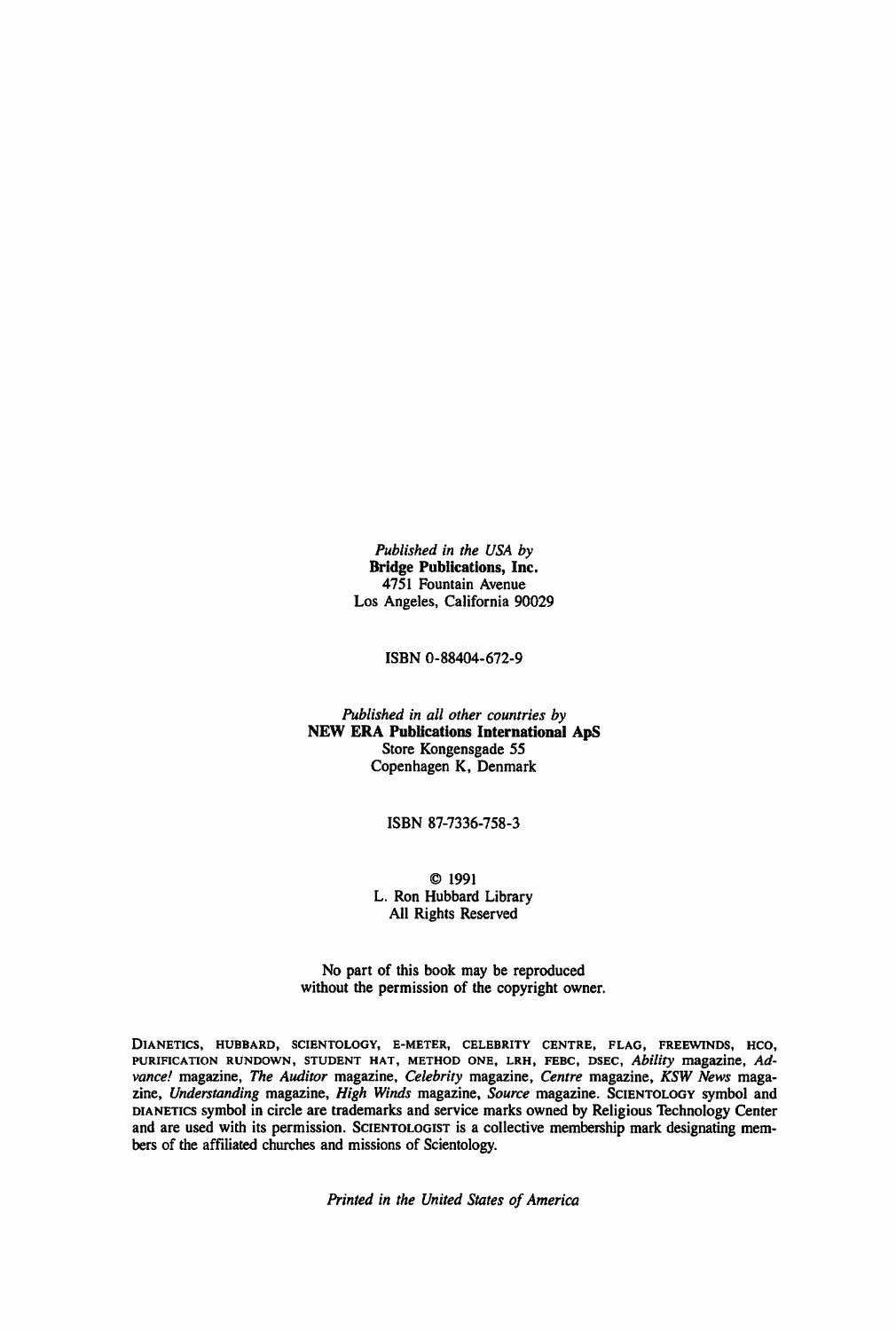#### HUBBARD COMMUNICATIONS OFFICE Saint Hill Manor, East Grinstead, Sussex

#### HCO POLICY LETTER OF 22 SEPTEMBER 1970

Remimeo Exec Hats Personnel Hats Ethics Hats

#### *AN URGENT IMPORTANT AND STAR-RATE PL*

#### *Personnel Series 9 Org Series 4*

#### **HATS**

HAT-A term used to describe the write-ups, checksheets and packs that outline the purposes, know-how and duties of a post. It exists in folders and packs and is trained in on the person on the post.

#### HAT TECHNOLOGY

"Hats" developed in 1950 for use in Dianetic orgs as a special technology. The term and idea of "a hat" comes from conductors or locomotive engineers, etc., each of whom wears a distinctive and different type of headgear. A "hat" therefore designates particular status and duties in an organization.

A "hat" is a specialty. It handles or controls certain particles in various actions and receives, changes and routes them.

A "hat" designates what terminal in the organization is represented and what the terminal handles and what flows the terminal directs.

Every hat has a product.

The product can be represented as a statistic.

Any job or position in the world *could* have its own hat. The reason things do not run well in a life, an org, a group, nation or the world is an absence of hats.

The reason why an org runs well when it does is hats.

Any protest of anyone against things not running right can be traced to lack of hats.

Any slump an org goes through can be traced directly and at once to an absence of one or more hats being worn.

#### HAT CONTENT

A hat must contain:

A. A *purpose* of the post.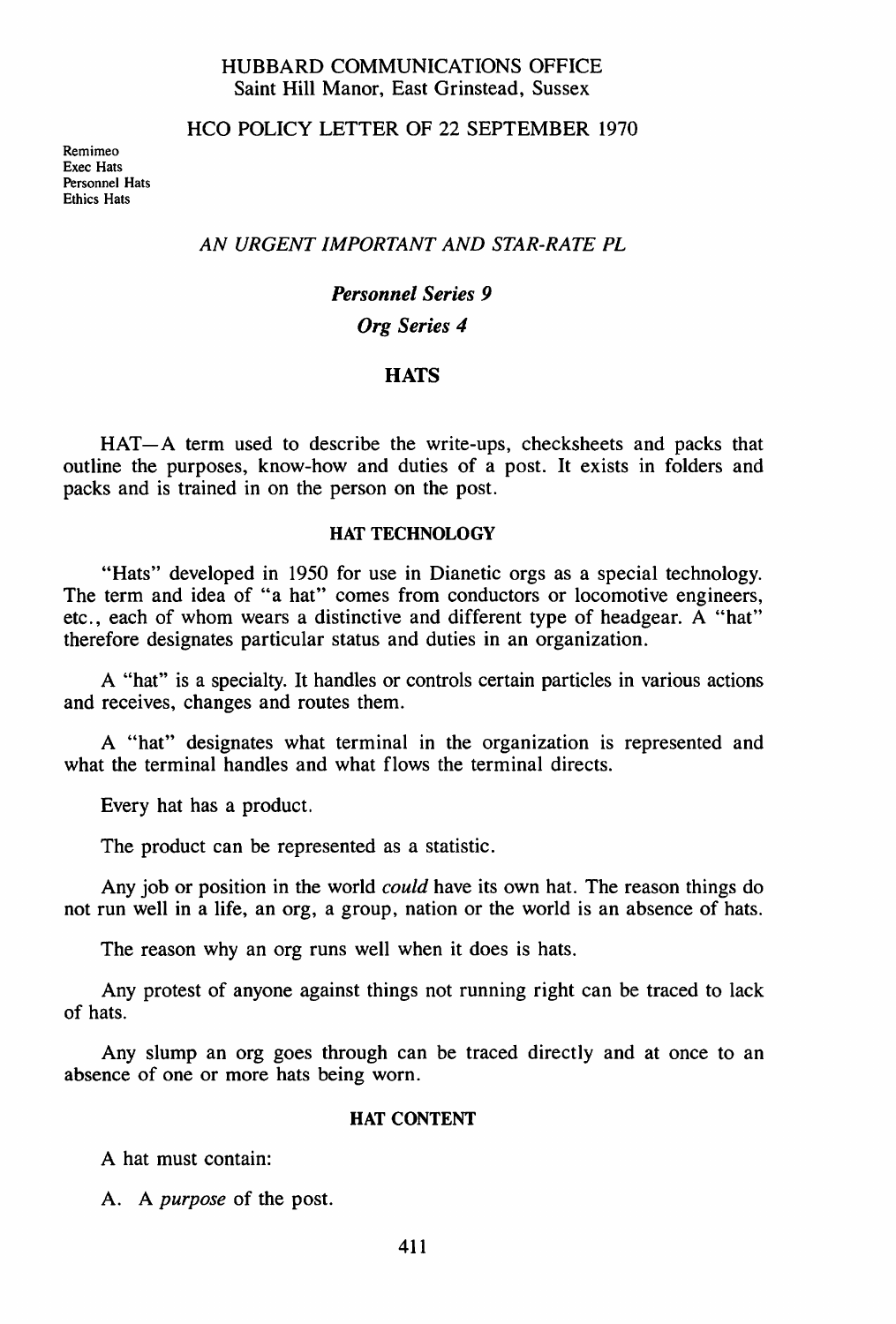- B. Its relative position on the org bd.
- C. A write-up of the post (done usually by people who have held it before relief and when so done it has no further authority than advice).
- D. A checksheet of all the policy letters, bulletins, advices, manuals, books and drills applicable to the post. (As in a course checksheet.)
- E. A full pack of the written materials or tapes of the checksheet plus any manuals of equipment or books.
- F. A copy of the org bd of the portion of the org to which the post belongs.
- G. A flow chart showing what particles are received by the post and what changes the post is expected to make in them and to where the post routes them.
- H. The product of the post.
- I. The statistic of the post, the statistic of the section, the statistic of the department and division to which the post belongs.

#### STAFF HAT

There is also a general staff hat.

This hat contains:

- a. The overall purpose of the org, its aims, goals and products.
- b. The privileges or rewards of a staff member such as auditing, training on post, general training availability, pay, vacations or leave, etc.
- c. The penalties involved in nonproduction or abuse of post privileges or misuse of the post contracts.
- d. The public relations responsibilities of a staff member.
- e. The interpersonal relations amongst staff members including courtesy, cleanliness, attitudes to seniors and juniors, office etiquette, etc.
- f. The mest of posts generally, its papers, despatches, files, equipment.
- g. The comm and transport system of the org.

#### GRADIENT SCALE OF HATS

A "gradient scale" means "a gradual increasing degree of something." A non-gradient scale would be telling someone to enter a skyscraper by a 32nd story window.

Thus there is a gradient scale of organizing.

A key to this is found in *The Problems of Work's* theory of confusion and the stable datum.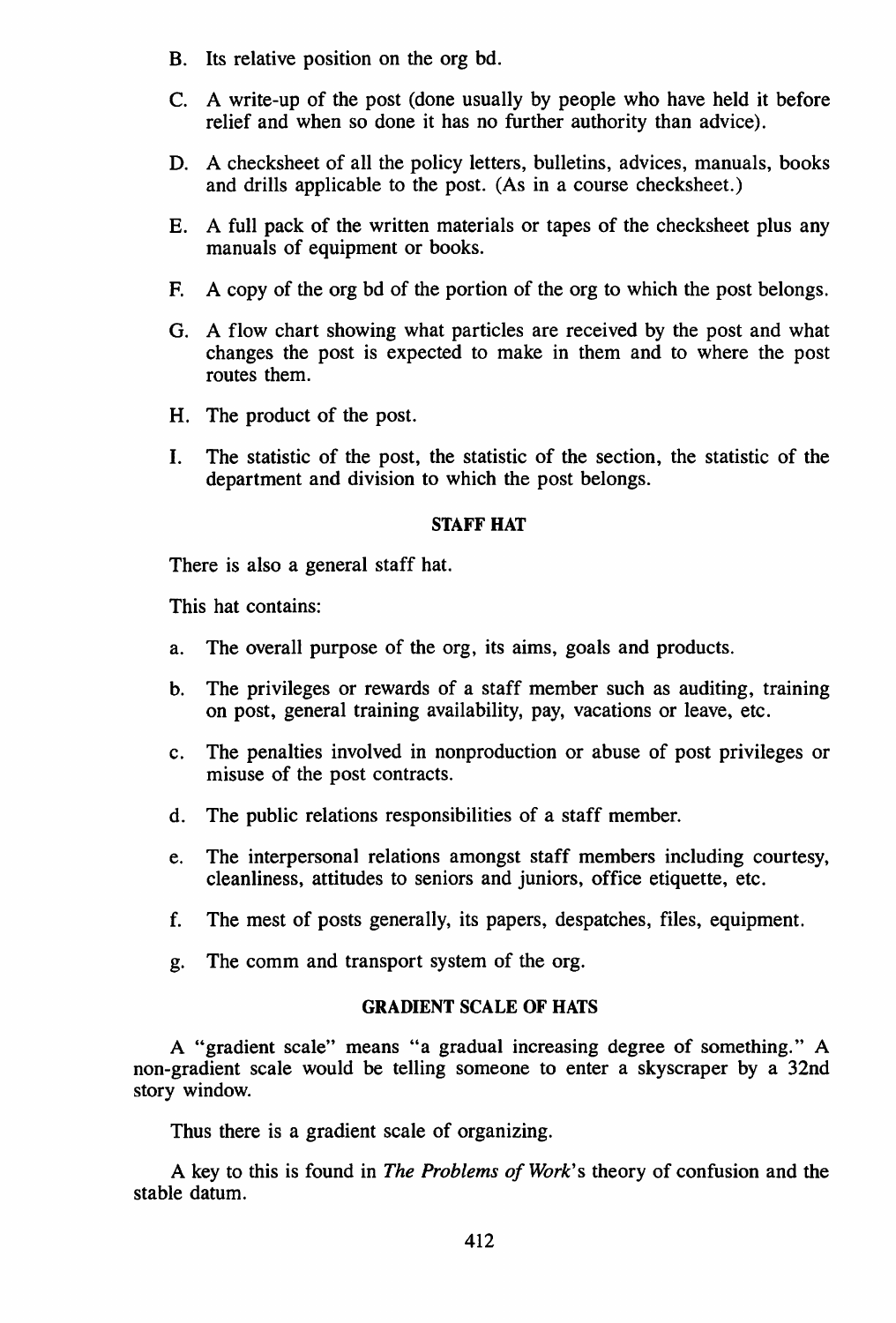One in actual practice has to cope while organizing.

COPE means to handle whatever comes up. In the dictionary it means "to deal successfully with a difficult situation." We use it to mean "to handle any old way whatever comes up, to handle it successfully and somehow."

#### IF YOU *REMAIN* IN COPE, THE DEMAND TO COPE INCREASES.

In that you have the key to "exhausted executives" or staff members. You have why the president of the US ages about 20 years in one term of office as you can see by comparing dated photographs of past presidents. He is totally on cope. His government has an org board that looks like a pile of jackstraws. He has no hat. His staff have no hats. His government departments have no hat. The technologies of economics, law, business, politics, welfare, warfare, diplomacy, have been lost or neglected (they *do* exist to some extent).

The guy is on total cope. And the post has been on total cope since it was created as an afterthought by the Constitutional Congress that began the post in the 18th century. Even what it says in US civics textbooks is not found in practice.

So "difficult situations" are the order of the day and are handled by special actions and appointments.

The people who *should* handle them haven't got real hats.

This is all catching up with the country at this writing to such a degree that the citizen cannot benefit from a stable society or social order. The country looks more like a war of insurgency.

In other words departures from hats has led into total cope and it is steadily worsening.

Any organization put in by one political party is knocked out by the next incumbent, and who could totally organize a country in 4 years? (The term of a president.)

Yet it is hanging together some way and some way meeting increasing demands and pressures.

I have stated this in a large example so that it can be seen in a smaller unit.

To handle this one would first have to want to straighten it out and then assemble the tech of admin to straighten it out. And then one would have to begin on a gradient scale of org bd and hats.

A cope sort of hat would be tossed-off orders to some other people on staff who have some title of some sort.

Along with this would be a posted org bd that has little to do with duties actually performed and used by a staff that doesn't know what it is.

One begins to move out of cope (as given in other series) by putting an org board together that labels posts and duties and getting people on them to handle the types of particles (bodies, mailings) of the org.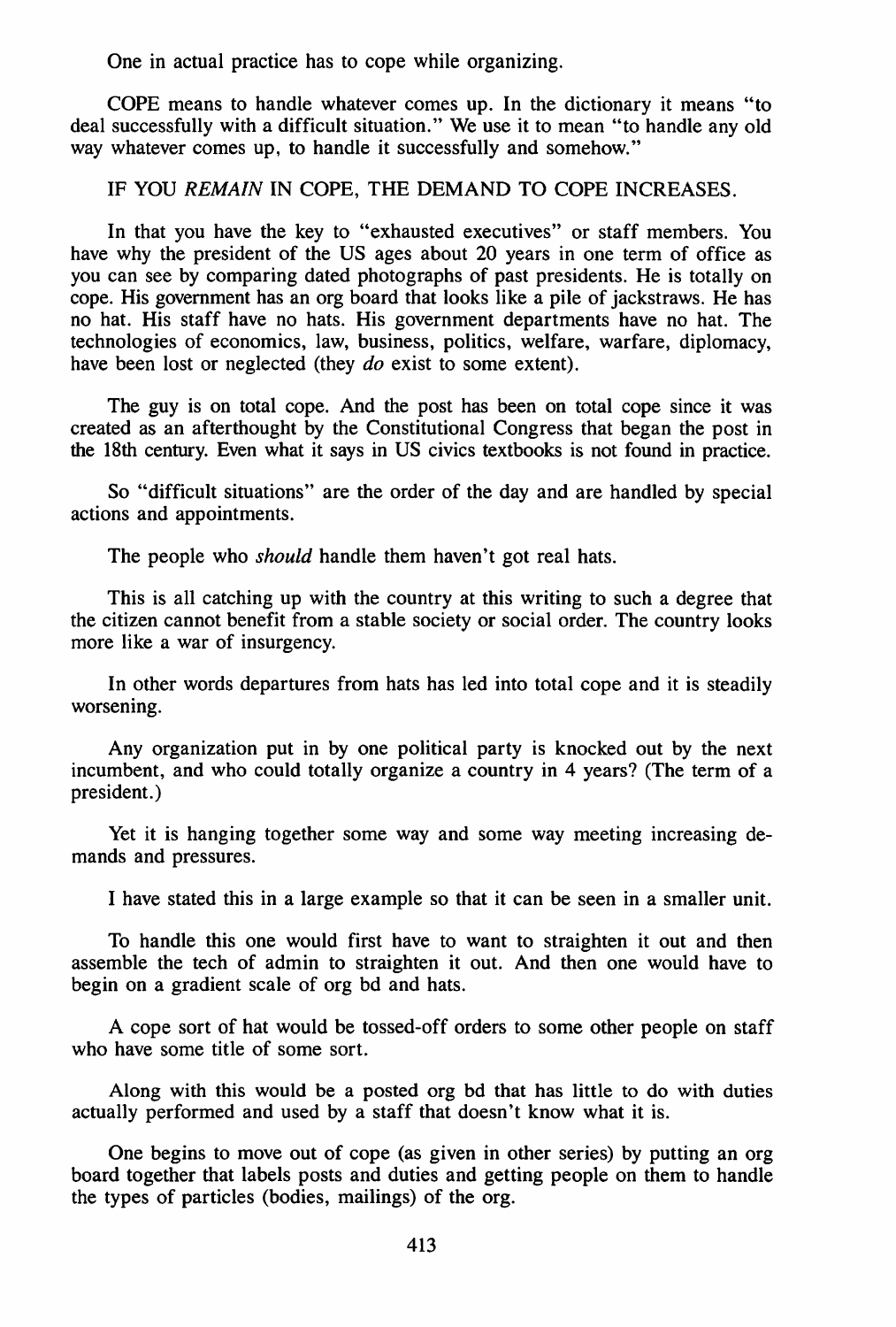The next action would be brief write-ups of the posts and their duties and checking people out on them.

Actually if you only got to the middle of the last paragraph with an org the executives would remain in cope. So much know-how would be missing in the org's staff that every rough bit would shoot up to the executive for special handling. And that is cope.

Hats only in this far is not good enough as it still takes a genius to run the place.

The next gradient scale is to get the hat to contain:

i. The post write-up itself

ii. The theory and practical necessary to run it.

This is done by a preparation of checksheets of data and a pack matching it for key posts.

Naturally the org bd now has to become more real and staff has to be checked out on it.

Then hats as post checksheets and packs are extended to the rest of the staff.

The mechanisms of training have to exist by this time.

Seniors have to be made responsible that every junior below them has a hat consisting of write-up, checksheet and pack.

Meanwhile one continues to cope.

Gradually, gradually staff begin to know (through checkouts) their hats.

New staff coming on are grooved in better.

Cope begins to diminish and the organization tends to smooth out.

Here and there competent handlings begin to show up brightly.

Now we find a new situation. With everyone throwing together checksheets and packs for staffs we find nonstandard checksheets. Some messenger has to do the full checksheet of the HCO Division pages and pages long. The HCO Sec has a checksheet with just 10 items on it.

So a central authority has to standardize post checksheets and survey and put in overlooked bits of data.

But that is way up the line. The org long since has become smooth and prosperous.

So that is the gradient scale of getting in hats.

#### **EXPERTS**

Here and there you find an area of special expertise in an org where the expertise is so expert in itself that it obscures the fact that the person does not also have a full post hat.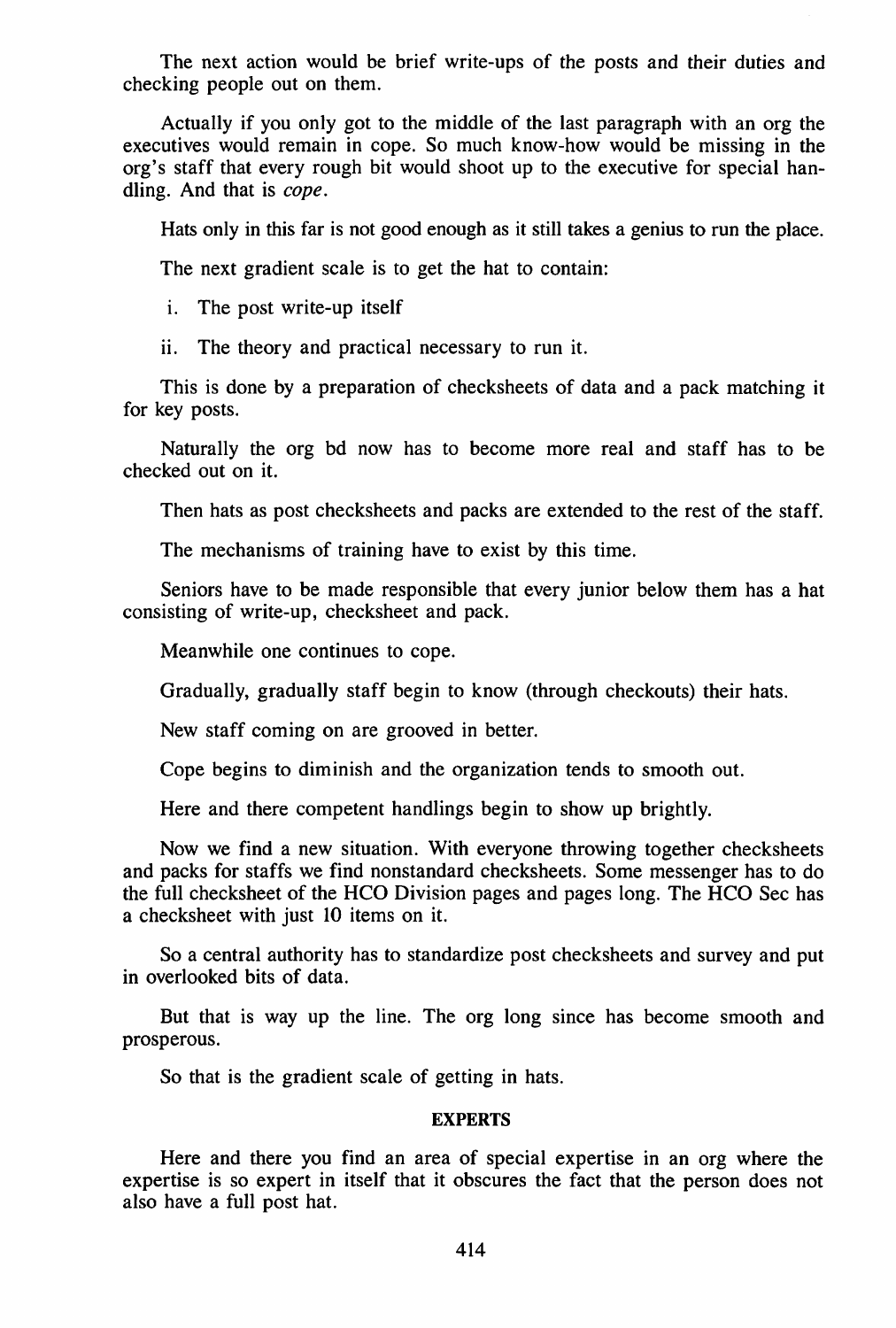A lawyer would be a case in point. It takes so long to learn law in some law school that an org executive can overlook the fact that the *post* hat is missing. *Drg* policy on legal matters and staff hat remain unknown to this legal post AND JAM IT UTTERLY. This came to light when a whole series of cases was being neglected because the legal staff member, an excellent lawyer, did not know how to make out a purchase order or that one could or should. Investigation found *no* post or staff hat. Only a legal degree.

Orgs continually do this with auditors. They are technical experts in *auditing.* So they get assigned to posts in the HGC WITH NO HAT. Backlogs occur, things goof up. Tech fails. All because it is overlooked that they are PART OF AN ORG and need staff and post hats and need to be trained on them.

Worse than that, a highly classed auditor is often put on an admin post without hat or training for it.

You would not take an admin-trained person and without further training tell him to audit. So why take an auditor and tell him to handle an admin division?

Without his post write-up, checksheet and pack FOR THE POST and without training on it, the person just isn't qualified for it no matter what *other* line he is expert in.

It is great to have an expert who has been specially trained in some profession. But lawyer, engineer or public relations, he must have his hat for the *org* post and be trained on it or he will goof! Yet one won't suspect why that area is goofing because "he's a Class VI isn't he?"

#### UTILIZATION

Personnel can recruit madly, answering every frantic demand for personnel and yet HAVE THEM ALL WASTED for lack of full hats and full training on those hats.

An investigation of blows (desertions) from orgs shows that lack of a grooved-in hat was at the bottom of it.

People come on a job. It is at once a great mystery or an assumption of total know-one or the other.

Either one continued leads them into a state of liability to the org.

People who don't know what they are doing and people who don't but think they do are both NONUTILIZED PERSONNEL.

Pay and prosperity for the rest of the staff will go down unless this is remedied.

The whole org can sag and even vanish under these conditions.

So Personnel has a vested interest in hats being complete and staff trained on them. For Personnel people cannot possibly cope with "no pay so can't hire anyone" and "no people so can't produce."

The answer is H-A-T-S.